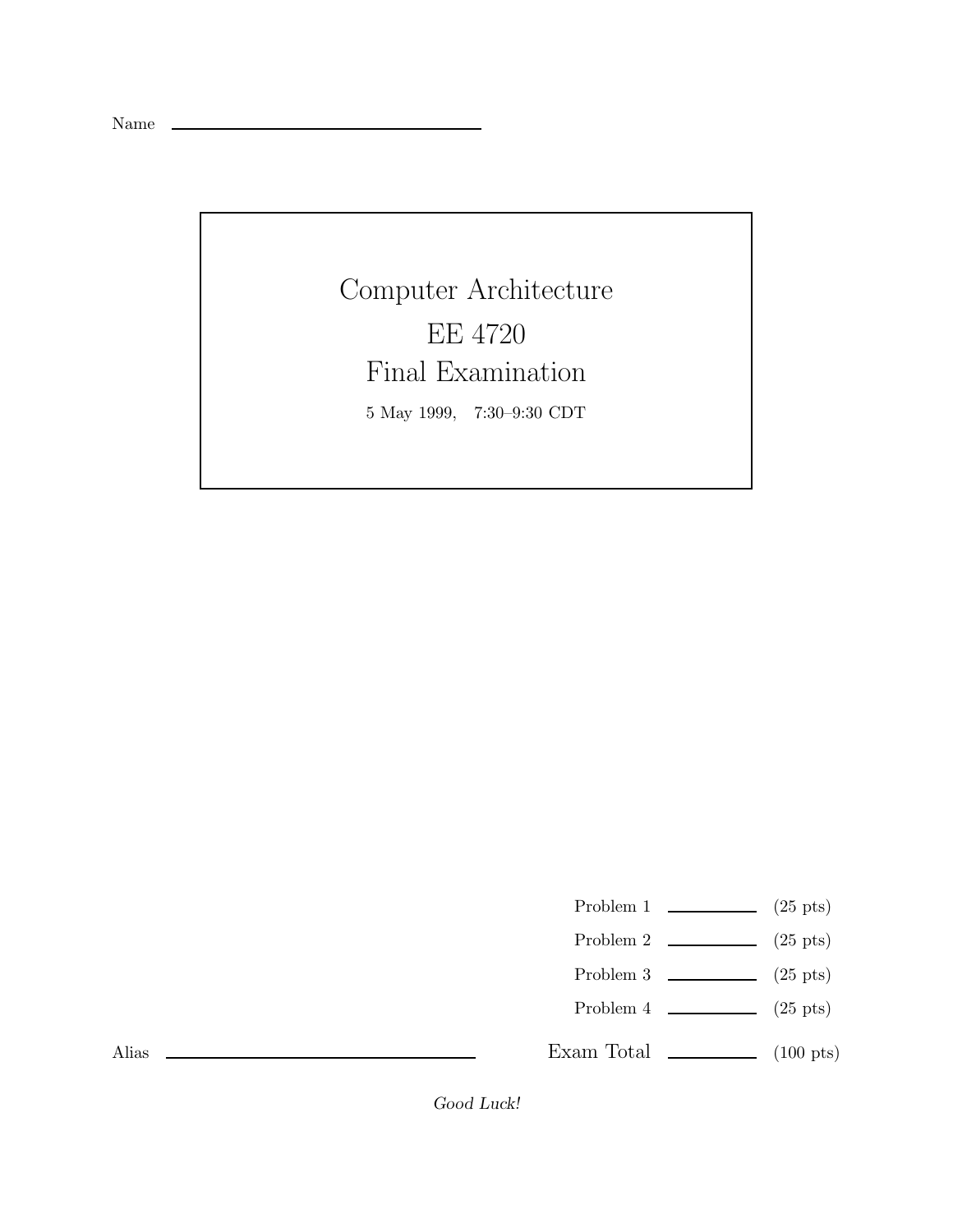Problem 1: With the following extension to the DLX ISA a program can get a count of how many times a particular address has been read or written by load and store instructions. The count is kept in a *load/store counter (LSC)* which is incremented whenever a load or store instruction uses a particular effective address. Two new instructions are added, setlsc (type I) and getlsc (type R). Instruction setlsc  $r1, r2++3$  sets the effective address to  $r1$  and initializes the counter to r2+#3. Instruction getlsc r3 copies the LSC to r3.

For example, consider the code below. The first instruction, setlsc, initializes the count to zero and sets the address to watch to the value of  $r1$ . When lw executes the count will be incremented because the addresses match. If  $r1=r10-8$  then the count will be incremented again when sw executes, otherwise the count will remain at one. The getlsc instruction will load r2 with a two, if  $r1=r10-8$ , or a one, otherwise.

setlsc r1, r0+#0 lw r5, 0(r1) sw 8(r10), r11 getlsc r2 add r3, r3, r2 add r4, r4, r2

(a) Show the changes necessary to add the two instructions to the pipeline below. (The illustration and program are repeated on the next page for convenience.)(20 pts)

- Include the hardware, including control, needed to set, increment, and read the LSC.
- The code above (and any other valid DLX program) must execute correctly and with as few stall cycles as possible.
- The solution can use basic gates, multiplexors, instruction recognizers  $\left( = \text{getlsc} \right)$  $\overline{\mathbf{e}} = \mathbf{set}$  ,  $\mathbf{set}$  =load/store , etc.), equality testers ( $\equiv$ ), incrementers, and similar logic.
- Equality testers produce their output in  $\frac{1}{2}$  cycle, instruction recognizers produce an output in much less than one cycle.

(b) If the solution above works correctly when instructions raise exceptions you've solved this part too. Otherwise, explain how an exception could result in incorrect execution and how it might be fixed. (Of course, the pipeline handled exceptions correctly before the changes for the first part.)  $(5 \text{ pts})$ 



Use the next page for the solution.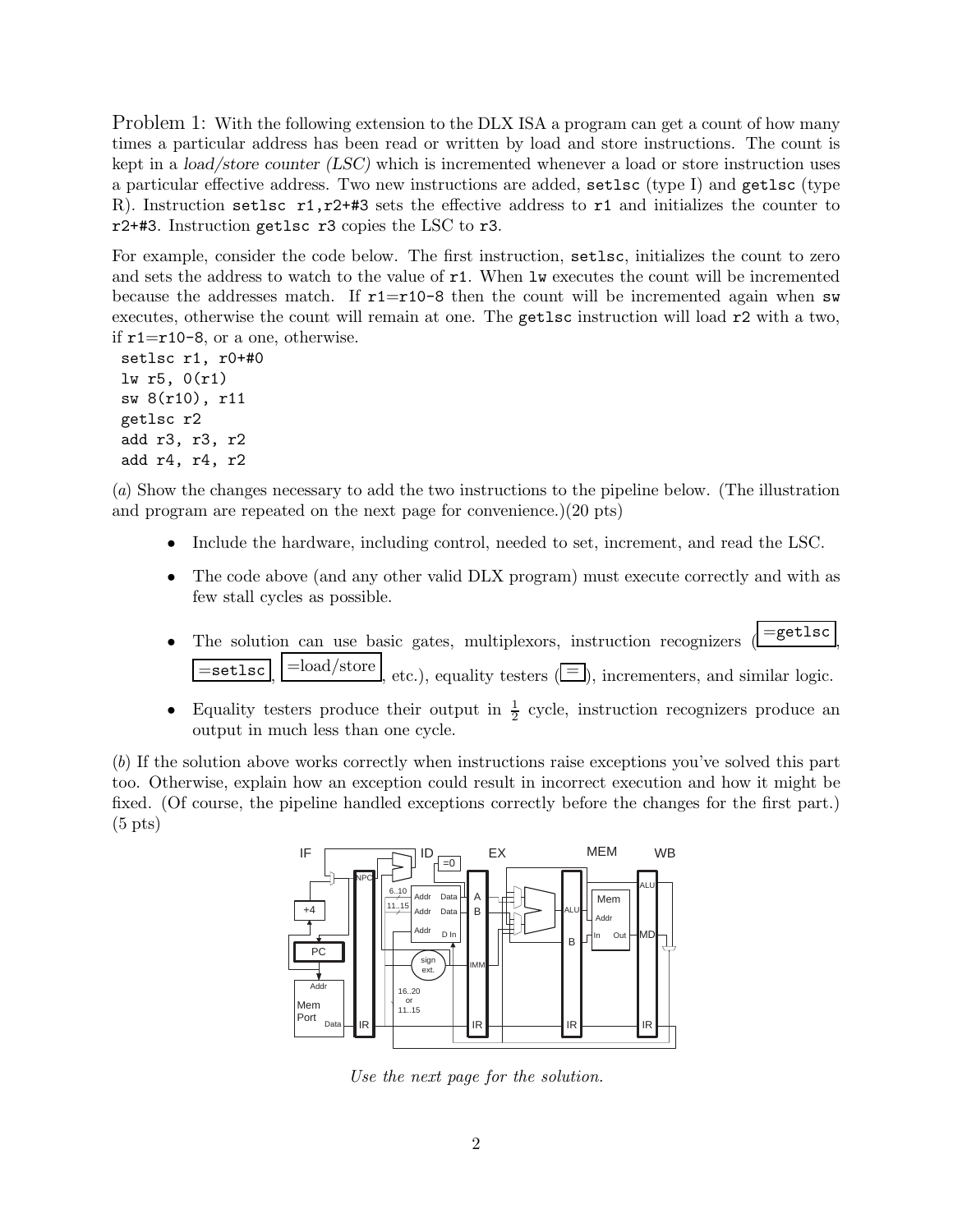Problem 1, continued:

setlsc r1, r0+#0 lw r5, 0(r1) sw 8(r10), r11 getlsc r2 add r3, r3, r2 add r4, r4, r2

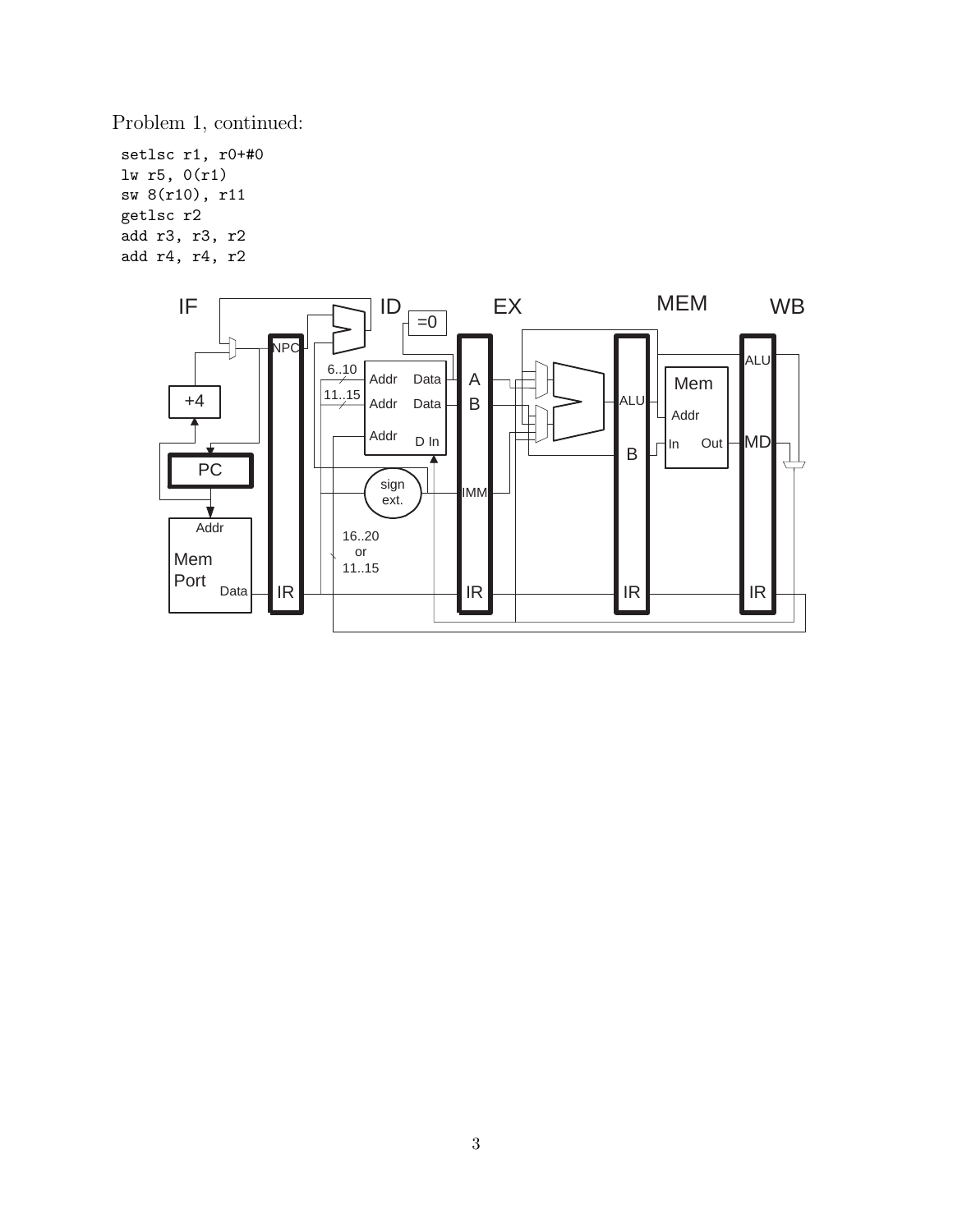Problem 2: Provide pipeline execution diagrams for the code and machines indicated below. All machines have the following features in common:

- Dynamically scheduled processor using register renaming with a reorder buffer.
- Branch and branch target prediction (but no branch folding).
- Speculative execution past predicted branches with the reorder buffer used for misprediction recovery.
- Functional unit inputs connect to CDB (and reservation stations).
- Functional units and reservation stations are as listed below. The quantity of functional units is given for both an ordinary single-issue machine and a 4-way superscalar machine.

|  |                | Quantity Functional Abbr. Latency Initiation Reservation |     |                  |          |              |
|--|----------------|----------------------------------------------------------|-----|------------------|----------|--------------|
|  | Single 4-Way   | Unit                                                     |     |                  | Interval | Station Nums |
|  |                | $Load/Store$ L                                           |     |                  |          | $() - 1$     |
|  | 4              | Integer                                                  | EX  | $\left( \right)$ |          | $2-3,13-15$  |
|  | $\overline{2}$ | F.P. Add                                                 | A   |                  |          | $4-6$        |
|  |                | F.P. Mul.                                                | M   |                  |          | $7-8$        |
|  |                | <b>Branch</b>                                            | BR. | $\left( \right)$ |          | $9 - 10$     |
|  |                | F.P. Divide                                              | DIV | 22               | 23       | $11 - 12$    |

(a) Show the execution of the code below on a single-issue (not superscalar) machine as described above.

The branch is predicted taken and its target is correctly predicted. However, the branch is in fact not taken. Show execution until the last instruction completes. Show when each instruction commits; indicate canceled instructions with an X. (Note: ltf f0,f3 sets the floating-point condition register to f0<f3; bfpt SKIP branches to SKIP if the floating-point condition is true. The ltf instruction uses the FP add unit. (9 pts)

addf f0, f1, f2 ltf f0, f3 bfpt SKIP lf f0, 0(r1) SKIP: addf f4, f0, f5 addi r1, r1, #4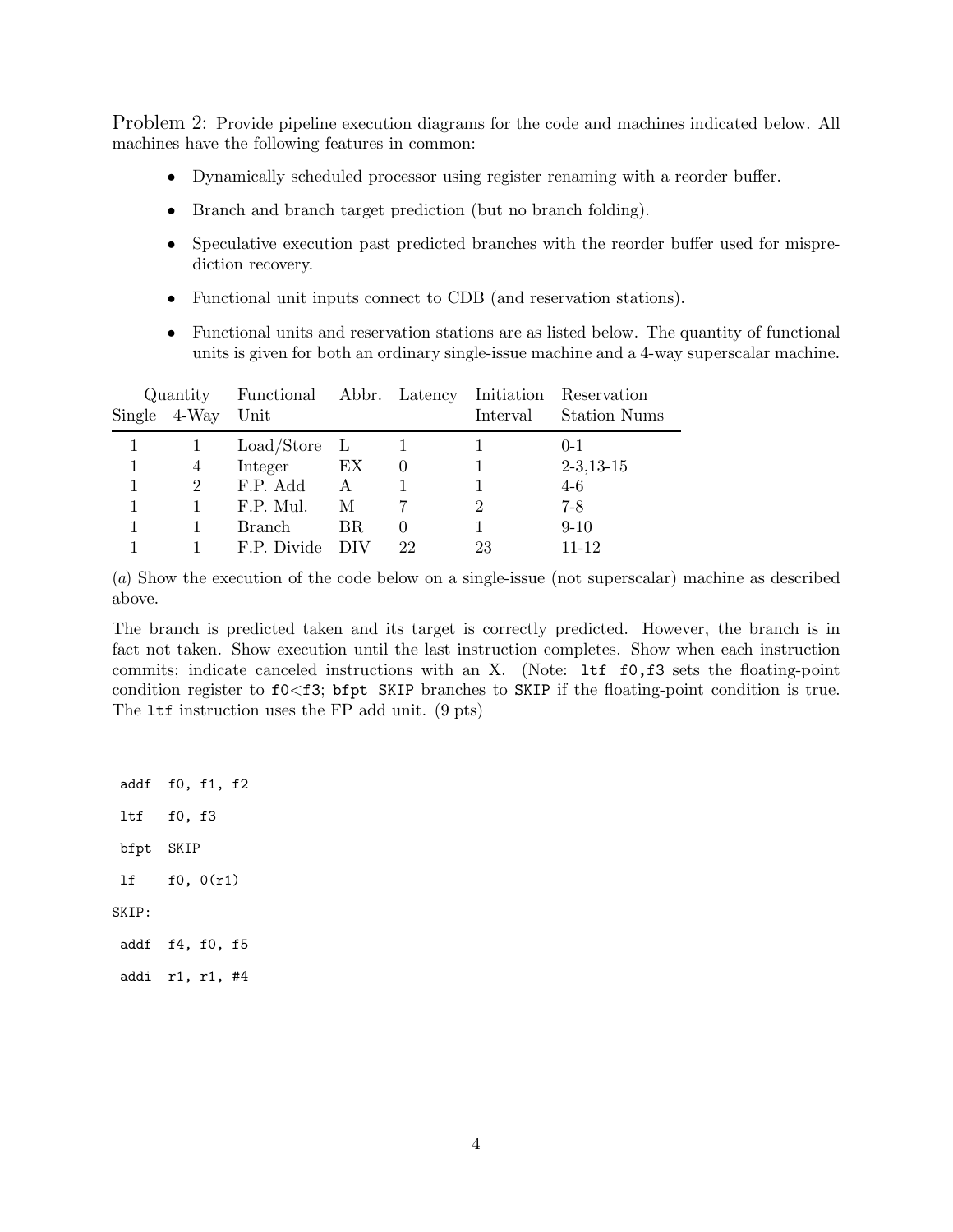(b) Show the execution of the code below on a single-issue (not superscalar) machine as described above. The branch is correctly predicted not taken. Show execution until the last instruction completes. Show when each instruction commits. Show the state of the reorder buffer when addf reaches writeback. (8 pts)

multf f0, f1, f2 ltf f0, f3 bfpt SKIP lf f0, 0(r1) SKIP: addf f4, f0, f5 addi r1, r1, #4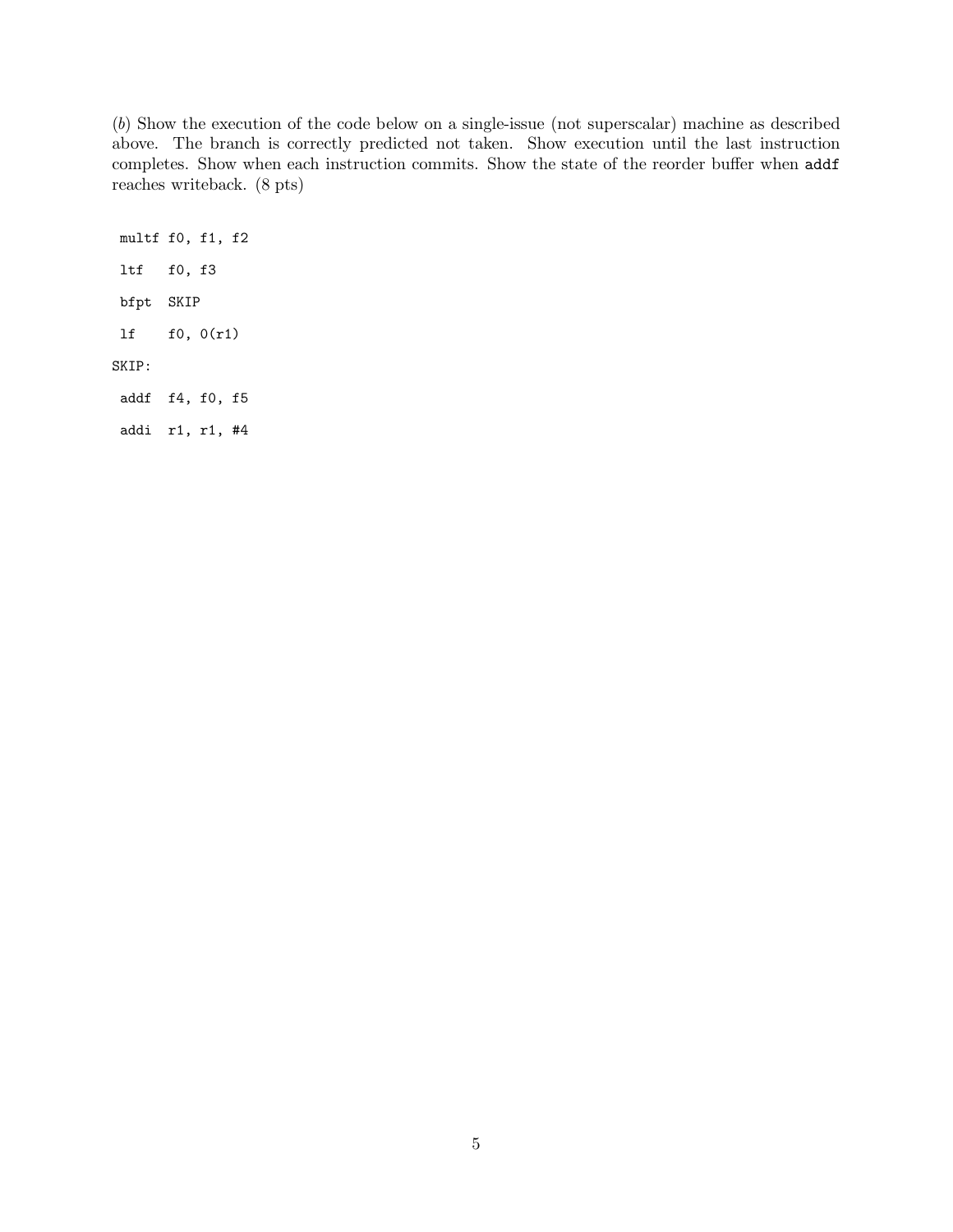(c) Show the execution of the code below on a 4-way superscalar processor as described above. Instructions are fetched in aligned blocks of four. The branch is correctly predicted taken. All targets are correctly predicted. Show execution until the last instruction completes. Show when each instruction commits. (8 pts)

LINE0: ! LINE0 = 0x100c beqz r1, LINE1 addf f0, f0, f1 j LINE2 LINE1: addf f0, f0, f2 add r2, r2, r3 and r2, r2, r4 LINE2: addf f0, f0, f3 addf f5, f5, f0 addf f6, f6, f0 addf f7, f7, f0 addf f8, f8, f0 and r5, r6, r7 or r8, r9, r10 xor r11, r12, r13 sub r14, r15, r16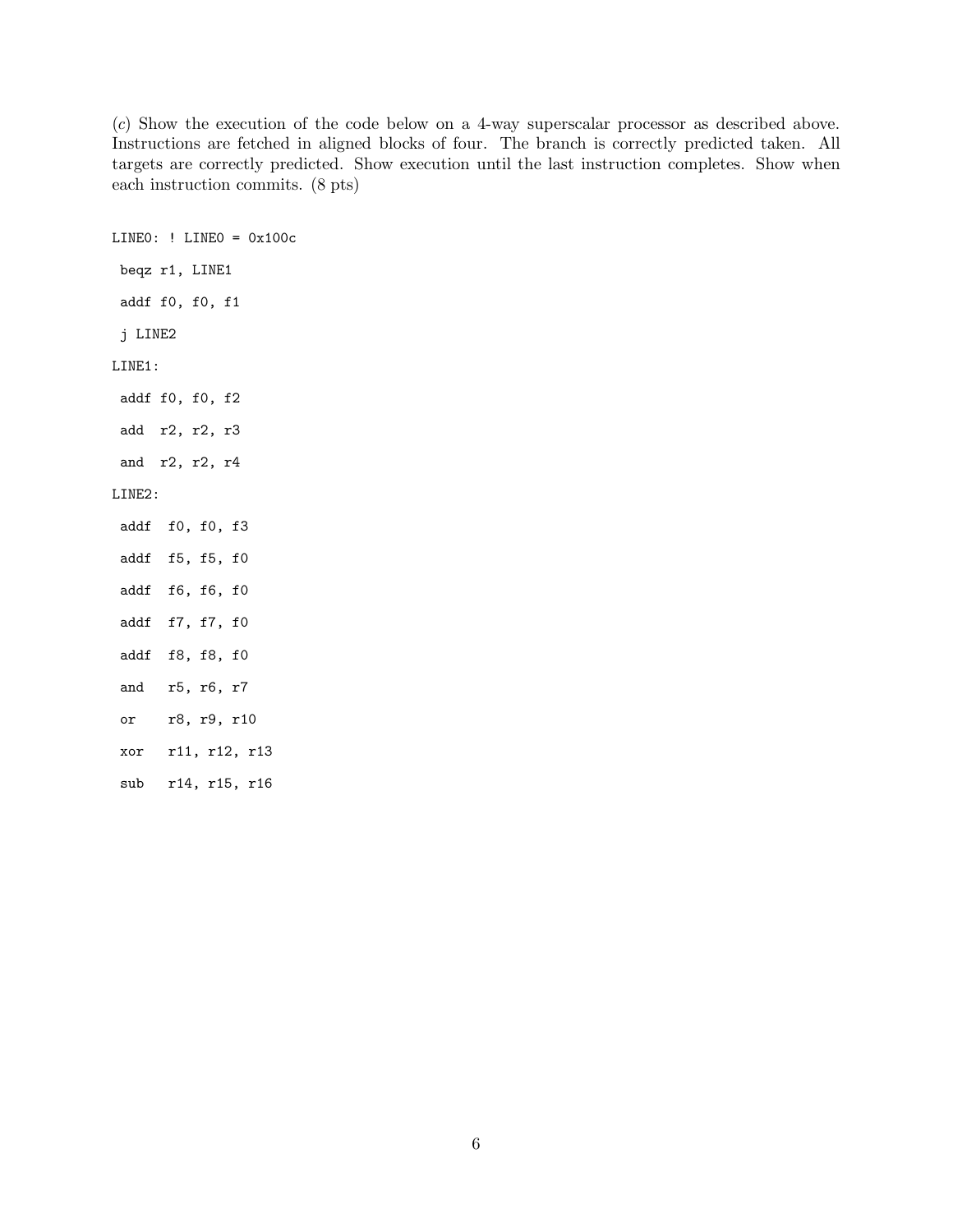## Problem 3:

(a) A system is equipped with the cache shown below.



Determine a value for each of the following. **Be sure to specify units (bits, bytes, etc.)** (10 pts) Character Size (Size of item at a single address.):

Associativity:

Block Size:

Number of Sets:

Cache Capacity (Amount of data that can be stored.):

Memory Needed to Implement Cache: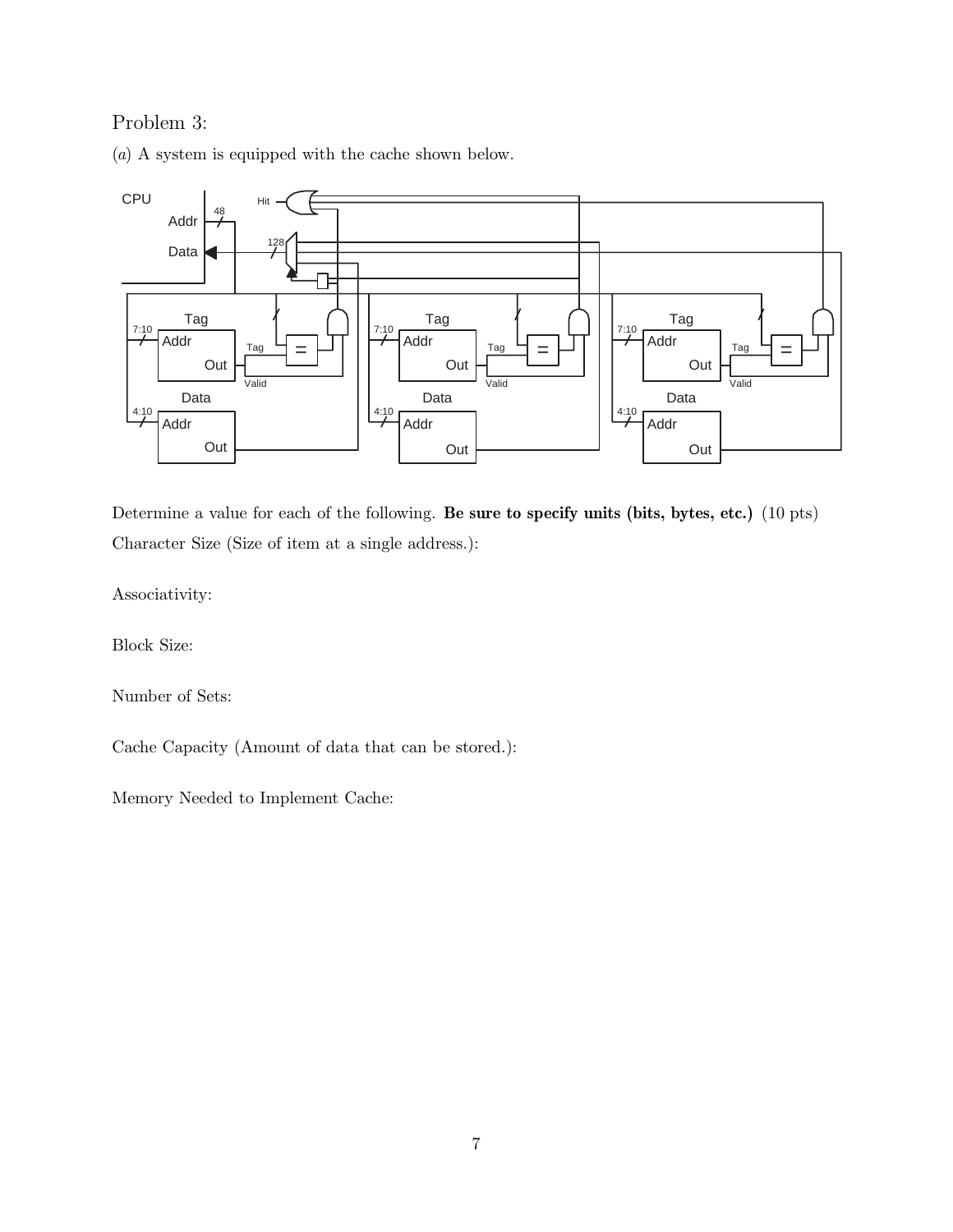The problems on this page are for the cache described below, **not** the cache from the previous page.

Consider a system with a 64-bit address space  $(a = 64)$  which addresses the usual 8-bit (1-byte) characters  $(c = 8)$  and is equipped with a 2-way set-associative cache with 64-byte lines and 256 sets. The cache uses LRU replacement.

(b) Initially the cache is empty. What is the hit ratio for accesses to the array in the code below. Ignore all other memory accesses. (7 pts)

```
extern char *the_array;
// Note: sizeof(char) = 1 byte.
\frac{1}{8} & the_array [0] = 0x10000for(i=0; i<16; i++) a += the_array[ i * 8 ];
```
(c) Choose values for i\_limit and stride so that the program below completely fills the cache using the minimum number of accesses. Assume the cache is initially empty and only include accesses to the array. (8 pts)

```
extern char *the_array;
// Note: sizeof(char) = 1 byte.
\frac{1}{8} & the_array [0] = 0x10000int i_limit =
int stride =
for(i=0; i<i_limit; i++) a += the_array[ i * stride ];
```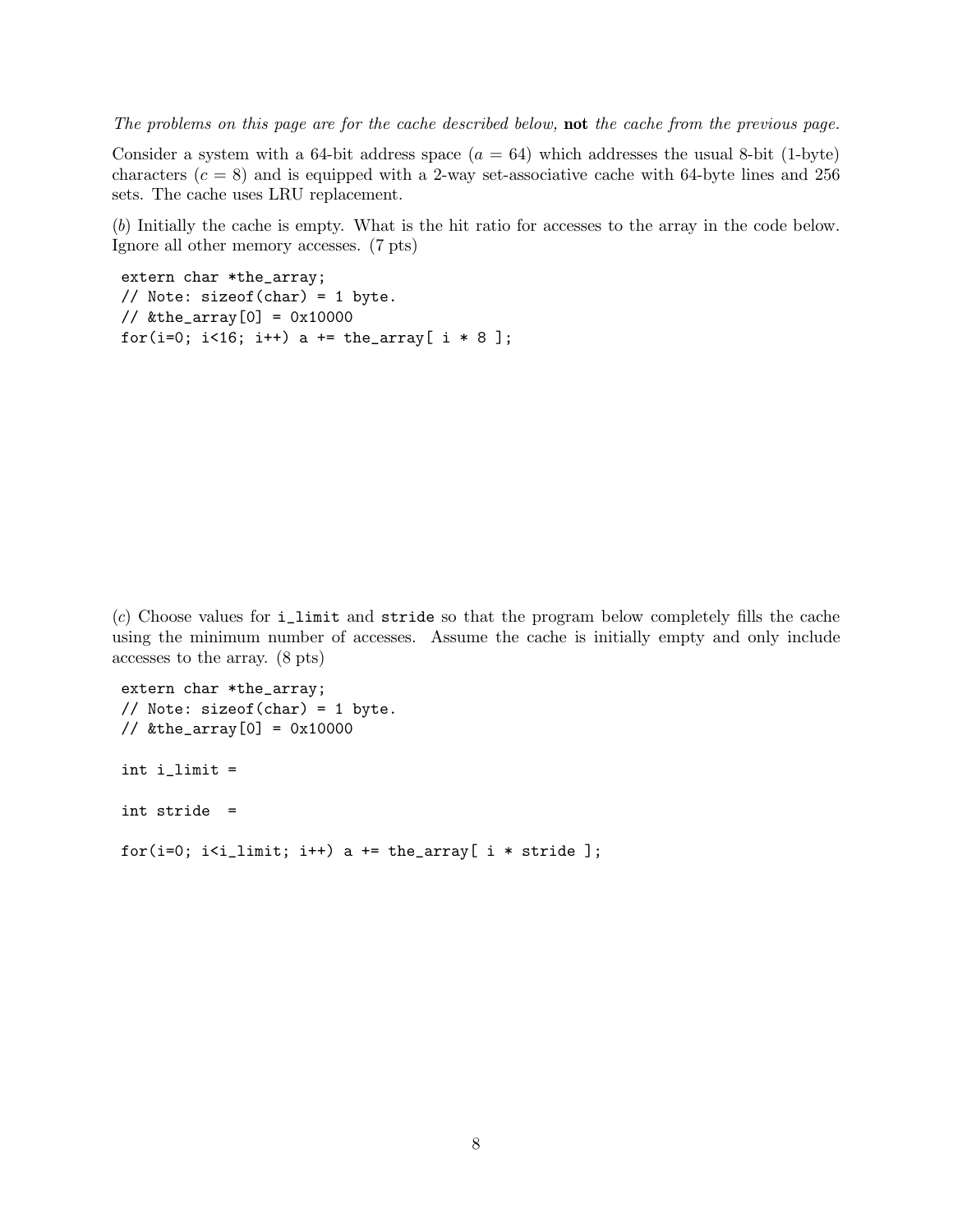Problem 4: Answer each question below.

(a) Show how the DLX instructions below are encoded. That is, write the instructions as numbers. Make up numbers for opcode and func fields, but use actual values for other fields. *Hint: If you* can't remember field sizes look at the illustration for problem 1. (5 pts)

beqz r7, SKIP add r1, r2, r3 xori r4, r5, #6 SKIP:

(b) Describe an advantage of VLIW over superscalar processors. Describe a disadvantage of VLIW over superscalar processors. (Use the VLIW ISA described in class.) (5 pts)

(c) What is a translation lookaside buffer (TLB) and what does it do? (5 pts)